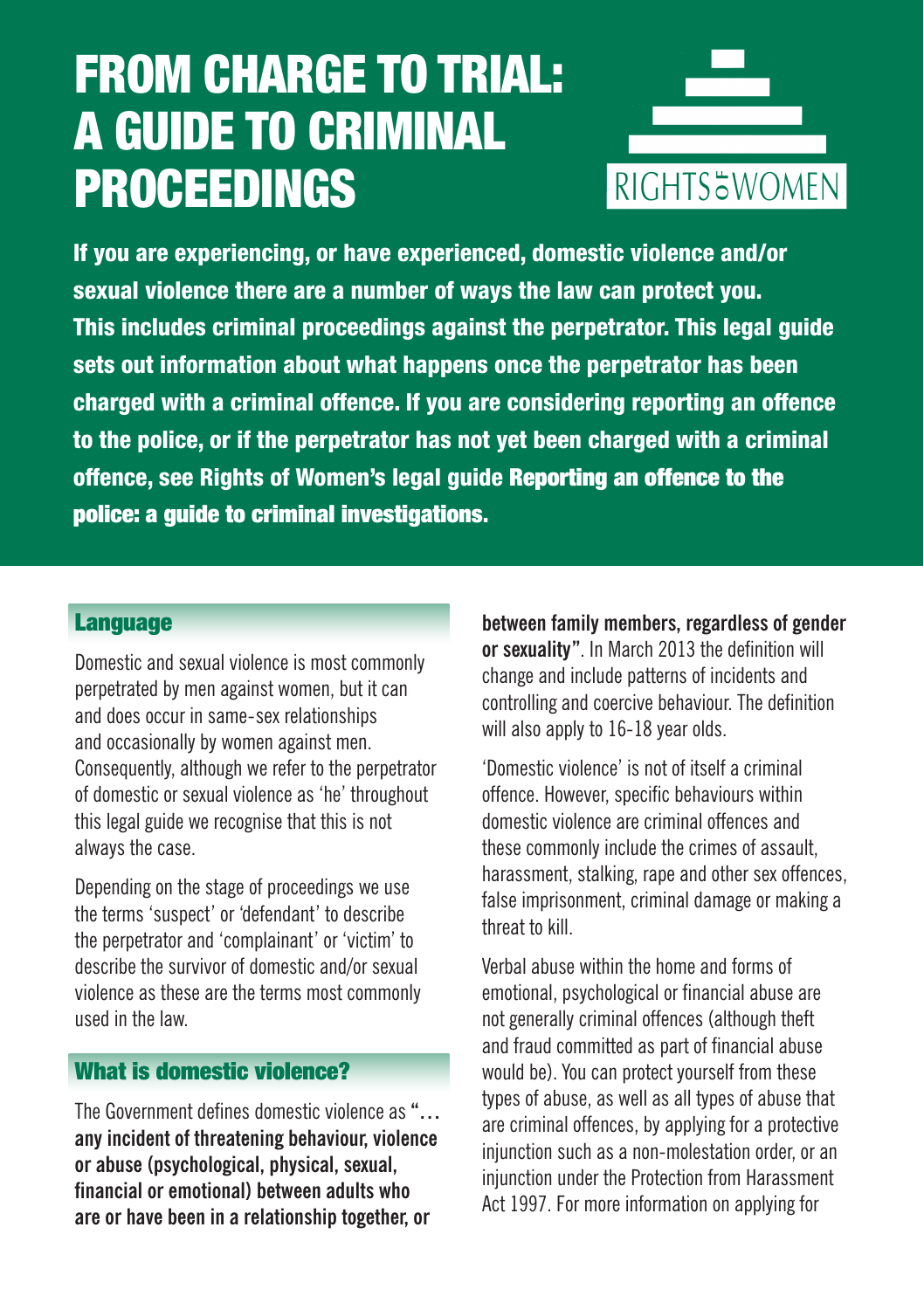these orders, see our legal guide **A guide to domestic violence injunctions**.

# What is sexual violence?

The **Sexual Offences Act 2003** sets out the law in relation to a number of sexual offences such as rape and sexual assault. For information about sexual offences see Rights of Women's legal guides **Understanding sexual assault and causing someone to engage in sexual activity** and **Rape and assault by penetration: information for survivors of sexual violence** as well as our handbook **From Report to Court: A handbook for adult survivors of sexual violence**. Sexual violence can often form part of domestic violence.

## Different complainants

The criminal law of England and Wales that deals with domestic and sexual violence should protect **all women** from violence. This means the police have an obligation to assist and protect you irrespective of your personal circumstances or immigration status.

## Support for survivors of domestic and sexual violence when a case goes to court

If someone is charged with a criminal offence they have to go to court, where they will be called the defendant. Police investigate criminal offences and then pass evidence to the Crown Prosecution Service (CPS) for a charging decision. The CPS also prosecute (prepare and present) the case at court. When deciding whether to charge a suspect CPS lawyers (prosecutors) must consider an evidential and public interest test, see our legal guide **Reporting an offence to the police: a guide to criminal investigations** for details.

When a perpetrator is charged with a criminal offence and the case goes to court, the complainant should be given a single point of

contact for updates and information on the court proceedings. This can either be a police officer assisting on the investigation or a staff member of the **Witness Care Unit**. Witness Care Units are joint units staffed by representatives from the police and CPS. Witness Care Units are responsible for managing and supporting anyone who gives evidence for the prosecution in criminal proceedings. If you have not been contacted by the Witness Care Unit after the defendant has been charged, talk to the police officer dealing with your case and ask them to put you in touch with your nearest Unit.

The **Code of Practice for Victims of Crime** (the 'Victims' Code') sets certain standards of service that the police, the CPS and other agencies involved in the criminal justice system should offer victims. All victims of sexual violence and most victims of domestic violence will be entitled to an **enhanced service**, which means that they should be told of major developments in the case (e.g. the decision to charge) **within 24 hours**. The Victims' Code can be enforced by complaining about the police or other agency involved. For more information visit the Victim Support website (see Other useful contacts).

The Victim's Code is likely to be revised by the Government in 2013, so obligations of the police and CPS may change. If you are concerned about your treatment by the police or CPS or any other agency mentioned in the Victim's Code, you can contact Rights of Women's criminal law advice line (details at the end of this legal guide).

You may be offered specialist support from an **Independent Sexual Violence Advisor** (ISVA) or an **Independent Domestic Violence Advisor** (IDVA). ISVAs and IDVAs can assist you to access services and support you through the investigation and any subsequent criminal proceedings.

You can also access advice and support from Victim Support or other victims' support groups in your area, and from organisations supporting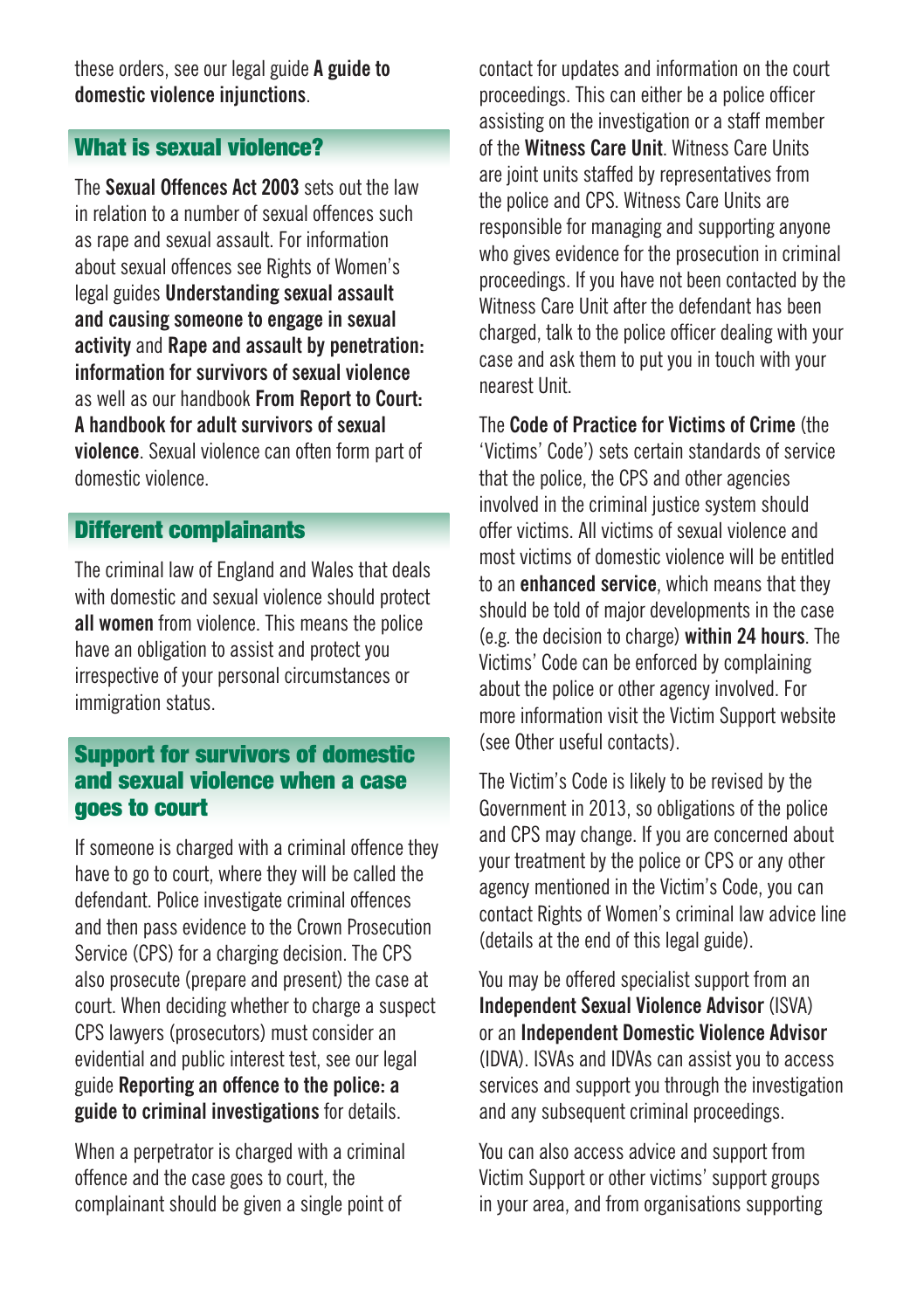victims of sexual violence e.g. Rape Crisis, or domestic violence e.g. Women's Aid, Refuge (see Other useful contacts).

## Bail

When a defendant has been charged with an offence he can either be released on bail to attend his first court hearing or be remanded in custody overnight at the police station and taken to court the next morning, where he can apply to be released on bail. When deciding whether or not to grant a defendant bail the court will consider a number of factors including the seriousness of the offence, the defendant's character and the strength of the case against him.

Bail conditions are any requirements the court considers necessary to ensure that the defendant attends court and does not commit any further offences or interfere with (approach/threaten) witnesses. For example, he can be ordered to stay at a certain address, not to contact the victim or witnesses directly or indirectly and comply with a curfew.

If you are concerned about whether or not the defendant will be granted bail, or what the conditions of bail will be, you can discuss concerns with your police officer or Witness Care Unit contact. Your views should be passed to the CPS who should then take them into consideration when making bail arguments to the court.

# Which court?

All criminal proceedings start in the Magistrates' Court. However, some cases are transferred to the Crown Court for trial or sentence. Domestic violence cases may also be dealt with in a Specialist Domestic Violence Court (a type of Magistrates' Court that specialises in domestic violence cases). If the defendant is 17 and under then the case will be heard in a Youth Court, with specially trained judges or magistrates.

# Court proceedings

If the case is to stay in the Magistrates' Court the defendant will be asked at the first hearing if he pleads guilty or not guilty. If the case is sent to the Crown Court at the first hearing then the defendant will plead guilty or not guilty at a separate Crown Court hearing at a later date (called a Plea and Case Management Hearing or PCMH).

If the defendant pleads guilty he will receive a criminal conviction and be sentenced either on the same day, or in a few weeks if the case is adjourned (postponed) for pre-sentence reports to be prepared about him. You will not usually need to attend court at all if the defendant pleads guilty.

If the defendant pleads not guilty a trial date will be set. This can be 2-3 months from the date he pleads not guilty if the trial is in the Magistrates' Court or Youth Court. If the case is heard in the Crown Court the average time from PCMH to trial is 6 months, but can be longer. In most cases you will be required to come to court to give evidence at the trial.

#### Giving evidence

If you are required to attend court and answer questions about what happened to you, and your witness statement was videoed (called an ABE video), then it will probably be played at court and you will not have to go over your evidence again (for more information about witness statements see our legal guide **Reporting an offence to the police: a guide to criminal investigations**). If the judge decides the video ought not to be played in court, or you have made a written witness statement, the prosecutor will ask you to tell the court what happened to you. Whether a video is played or not, you will then be asked some questions by the defendant's lawyer. This is called cross-examination. The defendant's lawyer has to put forward what the defendant says (his 'defence') but they should not be aggressive or intimidating. The judge or prosecutor should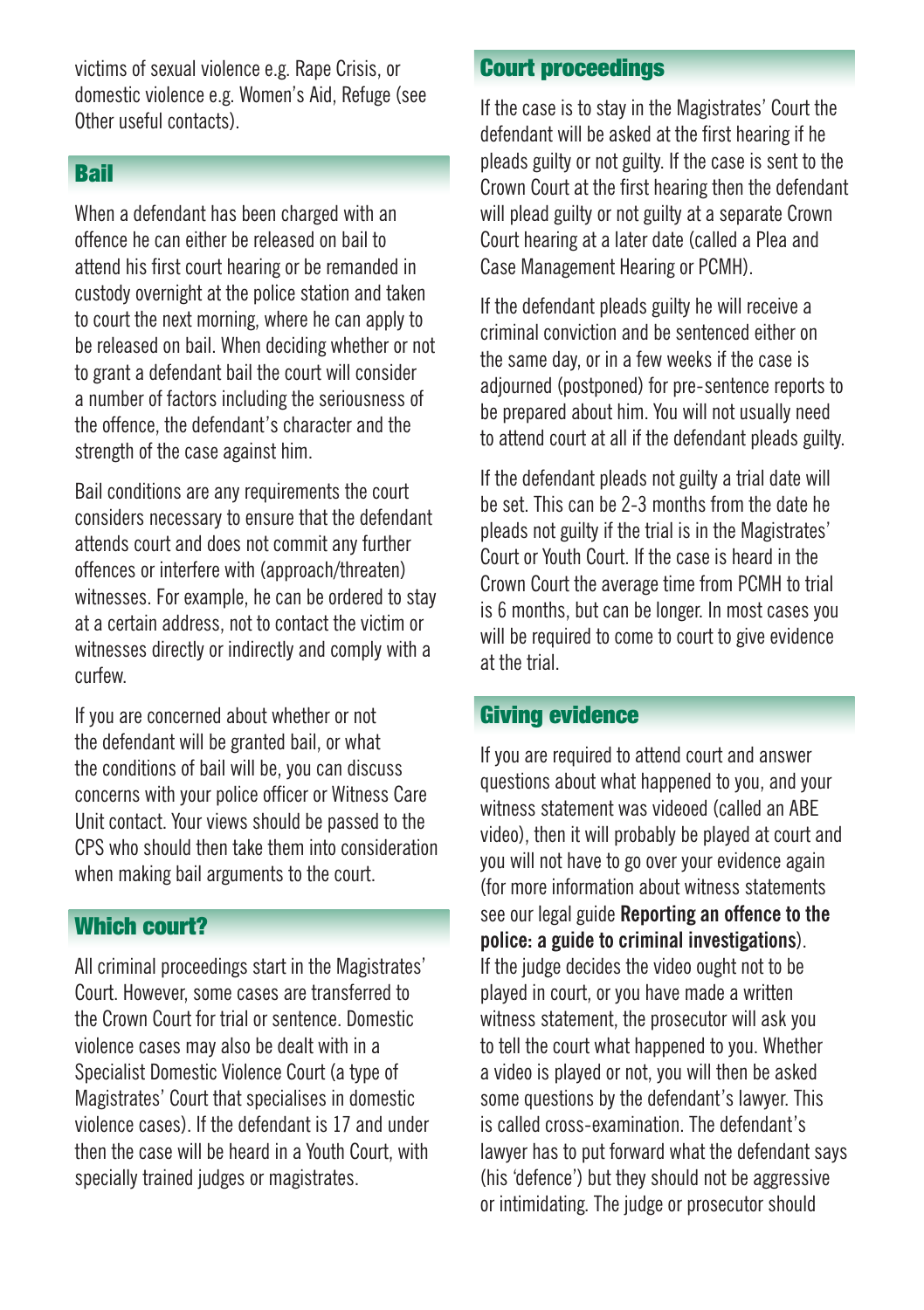intervene if they are. If you are worried about this, you can discuss this issue with your police officer or Witness Care Unit contact prior to giving evidence.

# Help when giving evidence

Prior to the trial you can visit the court to look around. This is organised by the court Witness Service – if you would like to do this contact your police officer or Witness Care Unit contact. At court there should be a separate waiting area for you. You will also be able to read your statement through or watch your ABE video to refresh your memory before you go into court. Very often an ABE video will have been edited. This is a decision dictated by the judge and edits are negotiated and agreed between the prosecutor and defence lawyer. If you have concerns about editing, you can raise this with the prosecutor and ask them to explain the edits.

# Special measures

Victims of domestic and sexual violence may be entitled to **special measures** to assist them in giving evidence at court. Special measures are practical things to help you give your best evidence, for example, by giving evidence from behind a screen so that the defendant cannot see you, or giving evidence by video link so you do not have to go into court. Special measures need to be applied for by the prosecution on your behalf before the start of the trial and a judge or magistrates then decide whether to grant the application. If special measures have not been discussed with you, contact your police officer or Witness Care Unit contact. Alternatively, you can contact our criminal law advice line (details at the end of this guide) or speak to your support worker.

Many victims of sexual violence are also entitled to **anonymity** so that their name or other information that could identify them cannot be made public in the media. This is automatically in place and does not need to be applied for.

#### What if I don't want to give evidence?

You can contact the police and make a **withdrawal statement** to say that you don't want to go to court. The police may want to know if having special measures would help you give evidence or if you are under pressure from the perpetrator or other people to withdraw your support from the prosecution. It is a criminal offence for the perpetrator (or anyone else acting for him) to frighten or put pressure on you to say that you do not want to give evidence.

If you state that you lied about what happened to you then the police may choose to investigate the criminal offence of perverting the course of justice or wasting police time. If you have told the truth and maintain this then a withdrawal statement should not lead to an investigation of this nature.

Making a withdrawal statement does not mean that the police and the CPS will automatically reconsider and stop proceedings. They may decide to continue because, for example, they believe that the case against the perpetrator is a strong one. You can only be forced to go to court if you don't want to if you are served (given) a **witness summons**. This is a court order requiring you to attend court on the date specified.

# After the trial

After you have given evidence the CPS prosecutor will present any other evidence they have. The defence then get a chance to present their evidence. The prosecutor and defence lawyer then may make speeches to the court and a decision will follow as to whether the defendant is found guilty or not guilty. In the Crown Court this decision is made by a jury, who are guided on the law by a judge. In the Magistrates' Court and Youth Court, the decision is made by a judge or a panel of magistrates. If the defendant is found guilty he will receive a criminal conviction and will be sentenced – either straight away or after pre-sentence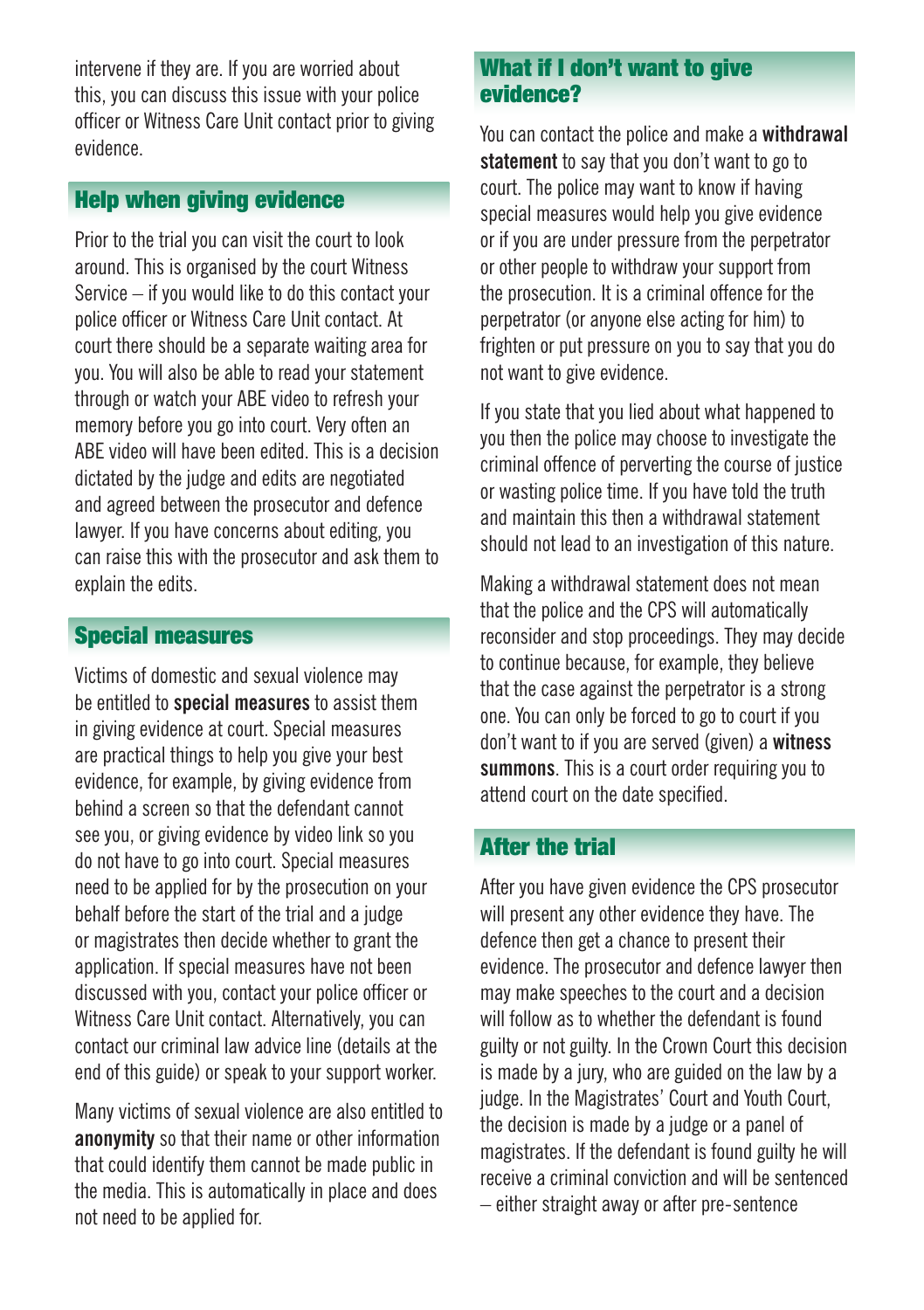reports are prepared by a probation officer (this usually takes 2-3 weeks). If he is found not guilty then he will be free to leave the court and will not have a criminal conviction.

The defendant can only be convicted if the magistrates, judge or jury are **sure** that he is guilty of the offence. If the defendant is found not guilty it does not mean that the court did not believe you, it means that the prosecution were not able to prove the defendant's guilt to the required standard.

## Conviction and sentence

The judge or magistrates decide what sentence the defendant receives after he has pleaded guilty or been found guilty at trial. What the defendant gets as his sentence depends on different factors including legal guidelines and what the presentence report recommends. Your **victim personal statement** (VPS) should also be read and taken into account by the court at sentence. A VPS is a statement taken from you after you give a witness statement to the police, or at any stage in the proceedings up to sentence, and is your chance to indicate the impact the abuse has had on you and your daily life. If you have not made a VPS and want to make one, you could contact your police officer or Witness Care Unit contact.

The defendant may get a length of time in prison as his sentence. If this happens, he will usually serve half of this sentence in prison and then half out of prison ('on licence') but monitored by probation services. There are other types of sentence available as well as prison, for example a fine or an order to do unpaid work which you can ask your police officer or Witness Care Unit contact to explain.

If the defendant has received a prison sentence of over 12 months then you may be contacted by the probation service when he is about to be released

to discuss any special conditions you want him to have when he leaves prison, for example, that he must not go within a certain area. If he breaks any conditions given to him, or commits another offence during the remainder of his sentence, then he can be returned to prison.

If the defendant has committed a sex offence he may be subject to orders limiting his movements or requiring him to report to the authorities at certain times.

## Restraining orders

As well as imposing a sentence, a judge or magistrates can order the perpetrator not to further abuse or harass you if, on the evidence. they deem it necessary to protect you from harassment. This is called a restraining order. It is usually applied for by the prosecution and any breach of the order is a separate criminal offence.

Importantly, a restraining order can be imposed for any offence and can be imposed on a defendant **even if he was found not guilty**. For more information about restraining orders please contact Rights of Women's criminal law advice line or read our legal guide **A guide to domestic violence injunctions**.

#### Criminal injuries compensation

If you received an injury as a result of a crime of violence you may be entitled to receive compensation through the Criminal Injuries Compensation Scheme, see Rights of Women's legal guide **A guide to criminal injuries compensation**.

**The law relating to domestic and sexual violence is complex and we have provided a basic overview of the law and terminology. We would strongly advise you to seek legal advice by telephoning our legal advice line.**